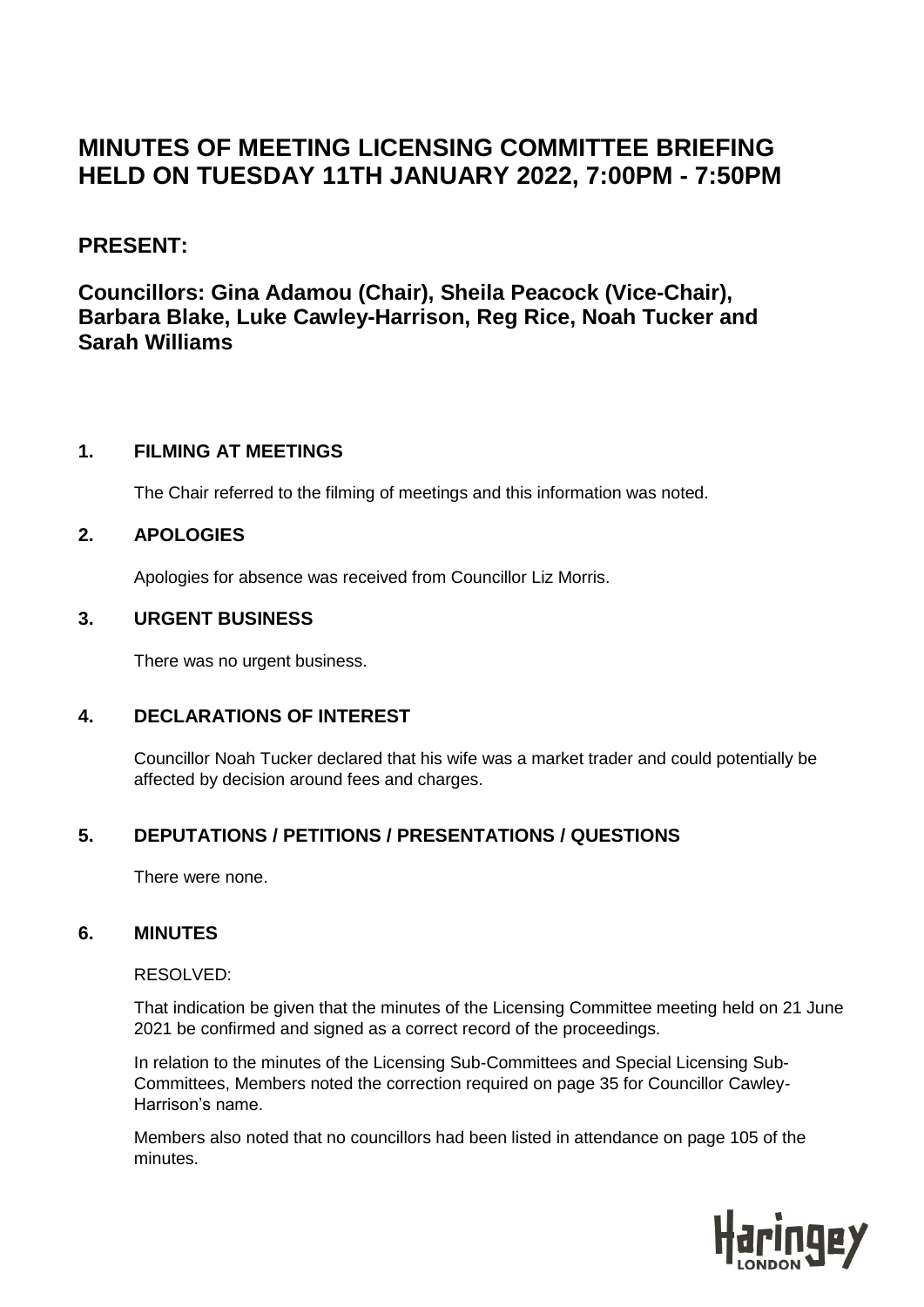The meeting enquired about the requirement for the bulk of the minutes of the Licensing Sub-Committee being submitted to the Licensing Committee for noting. The meeting heard that the minutes of the Licensing Sub-Committee and Special Licensing Sub-Committee were submitted to the Licensing Committee for the Committee to note the decisions made and to note consistencies and points of interest.

Some Members suggested that it would be more useful to have a table of decisions or a year end summary be submitted to the Committee rather than a collection of minutes, although some other Members felt that a collection of minutes that could be referred to easily was useful.

A suggestion was made that a tabled document be submitted to the Committee outlining licenses granted, granted with conditions and amendments, licences reviewed and the outcomes of the hearings be submitted to the Committee to allow the Committee to make comparisons regarding decisions made at Licensing Sub-Committees.

The meeting agreed that a further report be brought forward to the Licensing Committee outlining a breakdown of the outcomes at Licensing Sub-Committees and Special Licensing Sub-Committees.

#### RESOLVED:

That the minutes of the Licensing Sub-Committee and the Special Licensing Sub-Committee be noted.

## **7. REVIEW OF FEES AND CHARGES 2022-23 - LICENCES**

Ms Daliah Barret, Licensing Team Leader presented the report.

In response to questions, the Committee heard that:

- On page 169 of the agenda papers, the figure referring to page £976 referred to the exhibitions fees and related to Alexandra Palace only.
- Page 175 of the agenda papers referring to a weekly cost of £15 in the 'Tables and Chairs' column referred to £15 per square metre.
- With the introduction of the pavement licence, there was not yet a figure available regarding the net impact on the finances in the last two years but this would be collated and circulated to the Committee.
- If the Council made a profit on street trading in one year, the street trading fees would have be reduced the next year. Similarly, if a loss was made in one year, then fees would have to increase accordingly for the next year.

The Committee heard that the vast majority of street traders were food orientated, many of whom were fruit and vegetable sellers and had been able to operate through the coronavirus crisis as they were food orientated businesses. One flower seller who had stopped trading and had not been billed during the lockdown period. Similarly, for the massage and special treatment businesses in the month of September, had to renew their licenses. The Council was offsetting the months in which they were not trading so the Council could balance out the financial costs fairly.